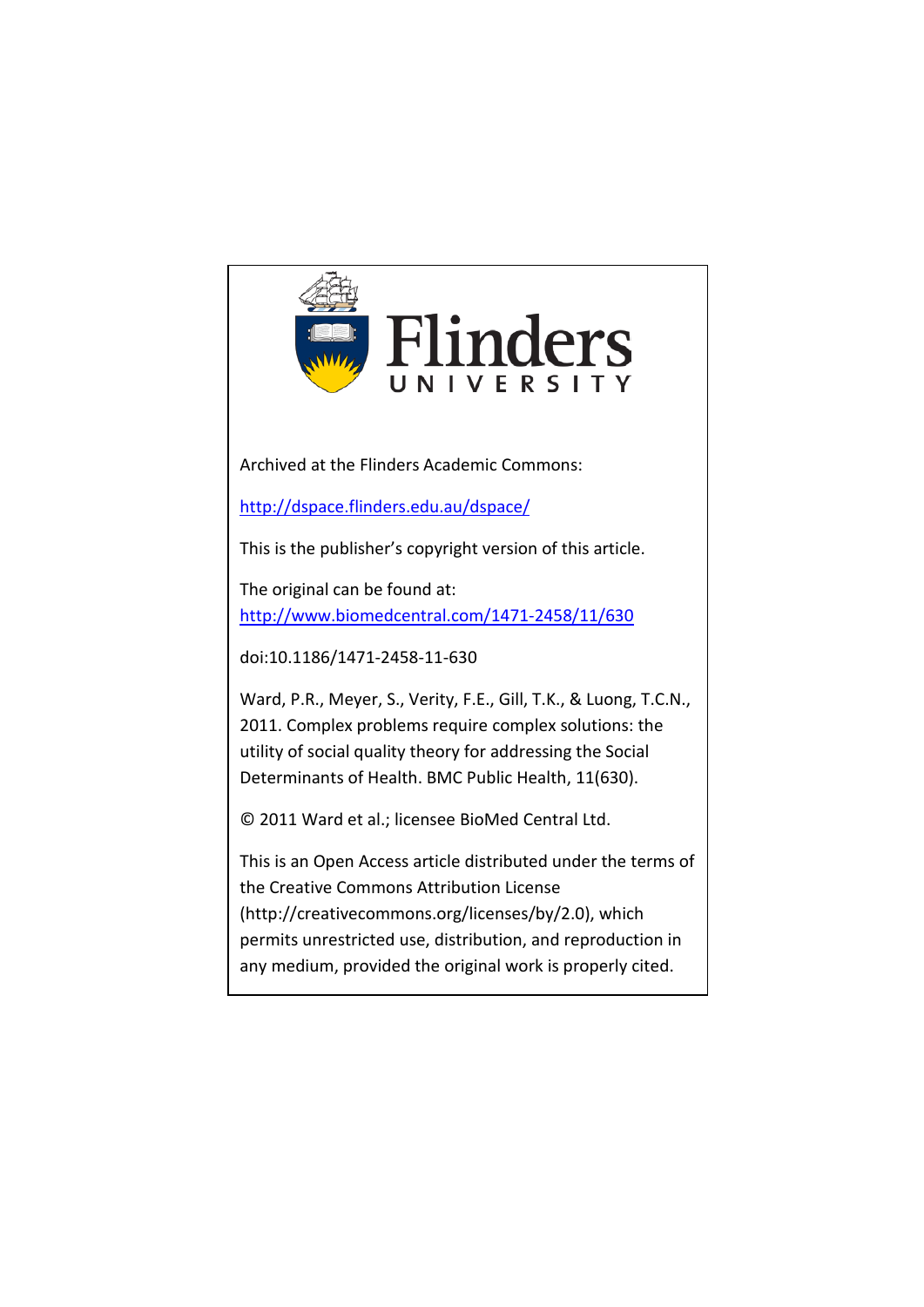## **RESEARCH ARTICLE Example 2018 CONSIDERING ACCESS**



# Complex problems require complex solutions: the utility of social quality theory for addressing the Social Determinants of Health

Paul R Ward<sup>1\*</sup>, Samantha B Meyer<sup>1</sup>, Fiona Verity<sup>2</sup>, Tiffany K Gill<sup>3</sup> and Tini CN Luong<sup>1</sup>

## Abstract

**Background:** In order to improve the health of the most vulnerable groups in society, the WHO Commission on Social Determinants of Health (CSDH) called for multi-sectoral action, which requires research and policy on the multiple and inter-linking factors shaping health outcomes. Most conceptual tools available to researchers tend to focus on singular and specific social determinants of health (SDH) (e.g. social capital, empowerment, social inclusion). However, a new and innovative conceptual framework, known as social quality theory, facilitates a more complex and complete understanding of the SDH, with its focus on four domains: social cohesion, social inclusion, social empowerment and socioeconomic security, all within the same conceptual framework. This paper provides both an overview of social quality theory in addition to findings from a national survey of social quality in Australia, as a means of demonstrating the operationalisation of the theory.

Methods: Data were collected using a national random postal survey of 1044 respondents in September, 2009. Multivariate logistic regression analysis was conducted.

Results: Statistical analysis revealed that people on lower incomes (less than \$45000) experience worse social quality across all of the four domains: lower socio-economic security, lower levels of membership of organisations (lower social cohesion), higher levels of discrimination and less political action (lower social inclusion) and lower social empowerment. The findings were mixed in terms of age, with people over 65 years experiencing lower socio-economic security, but having higher levels of social cohesion, experiencing lower levels of discrimination (higher social inclusion) and engaging in more political action (higher social empowerment). In terms of gender, women had higher social cohesion than men, although also experienced more discrimination (lower social inclusion).

**Conclusions:** Applying social quality theory allows researchers and policy makers to measure and respond to the multiple sources of oppression and advantage experienced by certain population groups, and to monitor the effectiveness of interventions over time.

## Background

Both trans-nationally [[1](#page-9-0)-[3](#page-9-0)] and within particular countries [[4\]](#page-9-0), it is widely recognised that public health policy and practice needs to focus on addressing the Social Determinants of Health (SDH) in order to increase the health of the most vulnerable and disadvantaged groups. By focussing on developing relevant and appropriate policy and practice responses for such groups, it is hoped

that we can redress the current inequities in health outcomes between the most and least advantaged groups within society. The Commission on the Social Determinants of Health (CSDH) recognised the multiple forms of oppression and disadvantage experienced by the poorest members of society [[1\]](#page-9-0). Building on seminal multinational agreements such as the Ottawa Charter [[5](#page-9-0)], the Alma Ata Declaration [[6\]](#page-9-0) and the Bangkok Declaration [[7\]](#page-9-0), the CSDH called for a 'joined up', multi-sectoral approach to addressing the problem.

We concur with the need to focus on both the multiple forms of disadvantage and thus the complex and



© 2011 Ward et al.; licensee BioMed Central Ltd. This is an open access article distributed under the terms of the Creative Commons Attribution License [\(http://creativecommons.org/licenses/by/2.0](http://creativecommons.org/licenses/by/2.0)), which permits unrestricted use, distribution, and reproduction in any medium, provided the original work is properly cited.

<sup>\*</sup> Correspondence: [paul.ward@flinders.edu.au](mailto:paul.ward@flinders.edu.au)

<sup>&</sup>lt;sup>1</sup> Discipline of Public Health, Flinders University, Sturt Road, Bedford Park, Adelaide, 5042, Australia

Full list of author information is available at the end of the article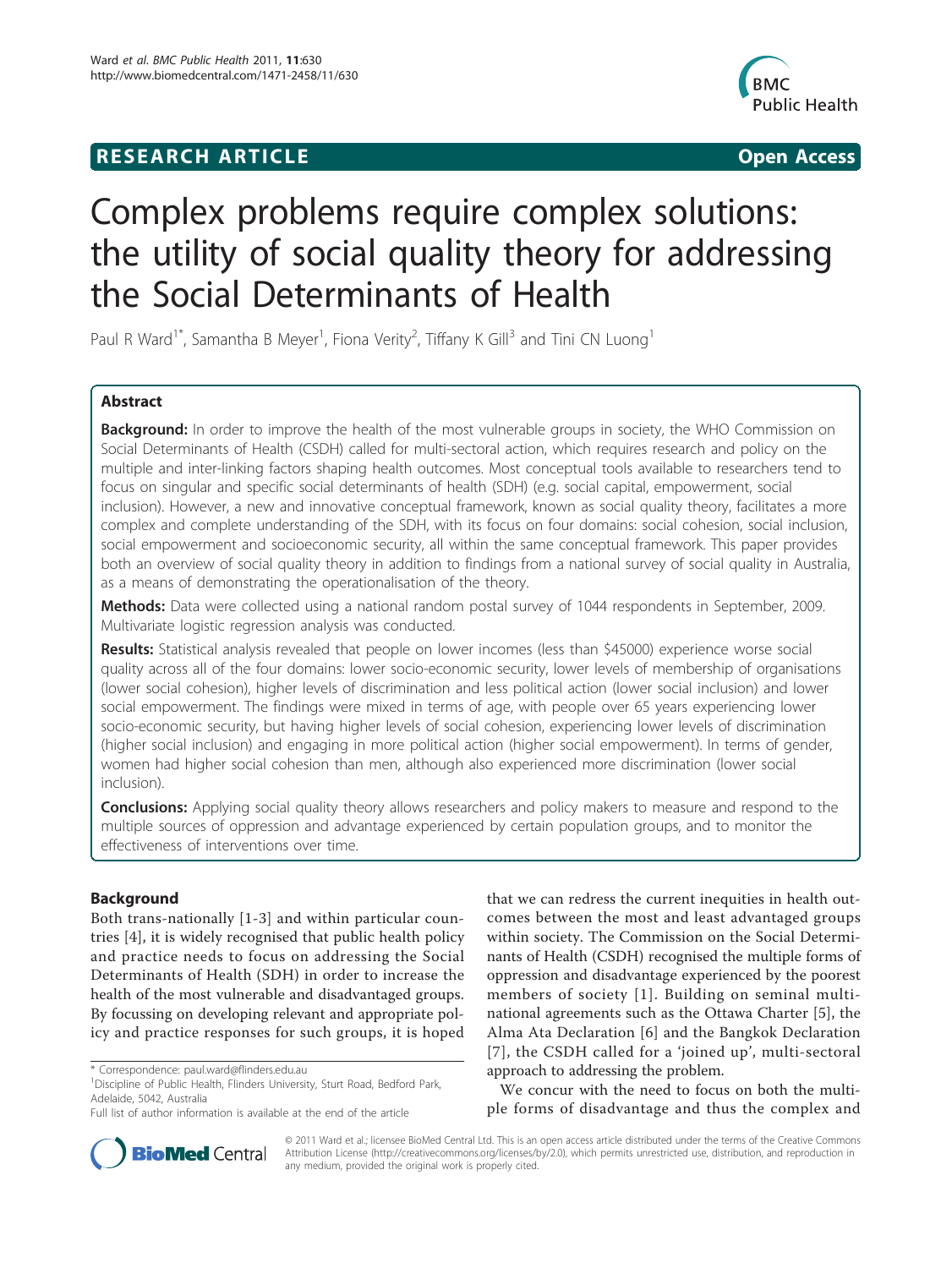holistic policy responses required, although we argue that many conceptual frameworks currently used in public health research do not lend themselves easily to being useful for these purposes. For example, there are large amounts of research which provide evidence that certain population groups are more socially excluded [[8](#page-9-0)], have lower levels of social capital [\[9](#page-9-0)], have poorer access to financial resources, health promoting or curative services [[10\]](#page-9-0) and that some groups are disempowered [\[11\]](#page-9-0). All of these factors have been shown to be SDH, in that higher levels of social inclusion, social capital, access to finance and services and empowerment are all 'good for your health'; however, taken on their own, these studies are useful only in so far as they paint part of the picture as to both the problems and solutions for increasing the health of such groups. What they do not do is provide both a conceptual and methodological framework for linking these various concepts for the same population groups, which would then highlight the potentially multiple 'problems' that certain population groups encounter, or the particular 'problems' that other groups encounter. Research studies may highlight the need to implement policy to increase the social capital for particular groups, or to facilitate more socially inclusive policies or systems, but rarely can such studies (due to their conceptual limitations) provide evidence for policies and systems which attend to the multiplicity of needs highlighted by the CSDH.

This paper attempts to redress this problem. Firstly we introduce a theoretical and conceptual framework developed in social policy in Europe, known as social quality theory [\[12](#page-9-0)-[16](#page-9-0)], which aims to overcome the 'silo' problem mentioned above and provides a holistic approach to understanding social problems and potentials for social change. Secondly, we go on to describe a study of social quality in Australia, and in so doing, highlight the utility of such an approach for researchers and policy makers in public health interested in both understanding and responding to the SDH for the most vulnerable groups in society.

## Background to social quality theory

The notion of social quality is gaining international recognition as an innovative theoretical and methodological tool for researchers and policy makers in social policy [[12,14](#page-9-0)-[22\]](#page-9-0). However, scant attention has been given to the utility of social quality theory to public health research and policy, which requires remedy given its obvious links to the SDH.

Social quality has been defined by Beck (1998: 3) as "the extent to which people are able to participate in the social, economic life and development of their communities under conditions which enhance their wellbeing and individual potential" [\[22](#page-9-0)]. Social quality theory was initially developed by the European Network Indicators of Social Quality (ENISQ). The ENISQ undertook substantial research in order to develop the conceptual and methodological tools to measure social quality, including a detailed process of development, construction and validity of the indicators and domains [\[23](#page-9-0)]. The indicators (or metrics) of social quality were specifically developed so that governments and researchers could assess social quality within and between societies or Nation States, using only routinely available data sources [[24](#page-9-0)]. Whilst this has tremendous benefits in terms of not needing to design and implement primary research, it also relies on existing datasets, which are often collected for administrative purposes and are often relatively old. Therefore, we used the indicators to develop a new social quality questionnaire to measure social quality in Australia. In this way, we have advanced the methodological and practical aspects of social quality theory by providing researchers and policy makers with a readily available instrument to measure social quality in their jurisdictions. Until now, there had been no studies, either within or outside Europe, which had undertaken primary data collection on social quality.

Social quality theory was originally developed as a response to the hegemony of individualised quality of life measures [\[13\]](#page-9-0), and indeed the relative demise of notions of the 'social' within the social sciences during the move to post modernity [[25\]](#page-9-0). Walker (2009: 214) argues that contemporary Western societies are preoccupied with measuring and increasing our well-being, quality of life, happiness and so on as individuals, rather than as individuals in groups, communities and other social relations. The development of social quality theory is an attempt to redress this imbalance, by refocusing on 'the social', which does not sit in contradistinction to 'the individual', but rather, akin to the ideas of Bhaskar [\[26\]](#page-9-0), Archer [\[27](#page-9-0)] and Giddens [[28,29\]](#page-9-0), are part and parcel of the same phenomena.

Social quality theory does not dismiss the individual quality of life approach, since it is useful for clinical situations and individualised solutions. However, the point is that it provides relatively little use for developing population-level social or public health policy. The individual quality of life approach can tell us a great deal about how to improve individual circumstances (e.g. functional wellbeing, psychological needs, cognitive impairments etc.) but it cannot elucidate either the reasons why some population groups fair worse than others in society, or more importantly, how we may be able to respond in terms of policy and practice [[12\]](#page-9-0). In addition, individual perspectives on quality of life tend to avoid consideration of the involvement of political and normative factors [[12](#page-9-0)].

Social quality theory has both ideological and methodological underpinnings. In terms of its underlying ideology, social quality theory argues that there are four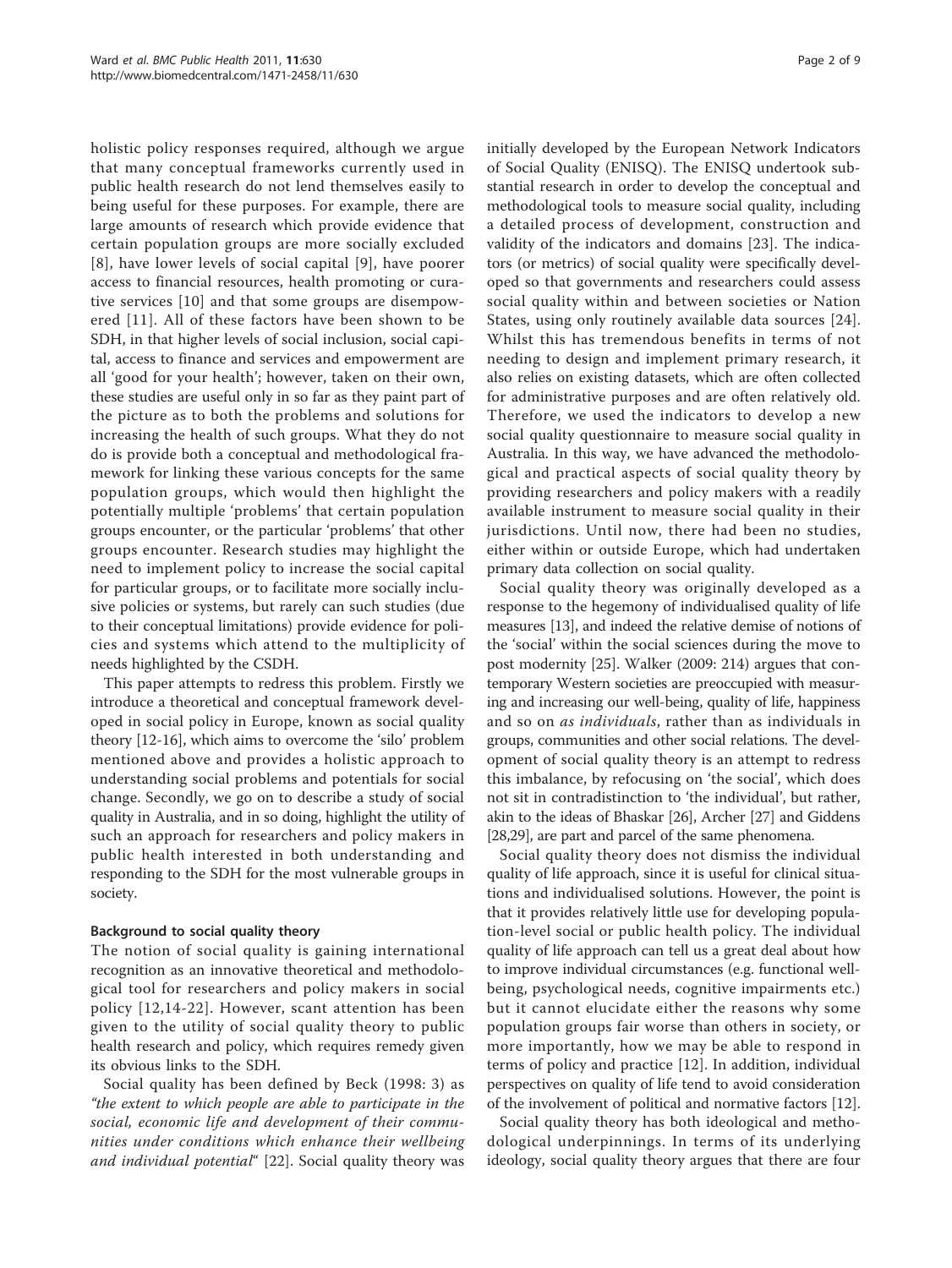key normative factors that determine the quality of the social structures, policies and relationships within a society: social justice; solidarity; equal value of all humans; and human dignity [[30\]](#page-9-0). A society can be judged according to these normative factors, both in a global sense (i.e. how good is the social quality of a particular society) but also in terms of the specific normative factors (i.e. which factors require policy response in a particular society). However, on their own, these normative factors are not easily operationalised and do not have a methodological framework. Therefore, within social quality theory, there are a set of conditional factors which are aimed at rendering the normative factors 'researchable'. The four conditional factors are socioeconomic security (linked to social justice), social cohesion (linked to solidarity), social inclusion (linked to equal value) and social empowerment (linked to human dignity).

Socio-economic security is concerned with the extent to which people or groups have access to, utilisation of, and successful outcomes related to, a variety of resources over time, and the protection from poverty and other forms of material deprivation. These resources may be associated with, among other things, finance, housing, healthcare, employment and education, which have been shown to be important in shaping inequities in health and health care [[1,31\]](#page-9-0). Social cohesion relates to the extent to which people and groups share social norms and values (and is broader than the popular notion of social capital), and to issues of solidarity and trust, which are again, particularly important in terms of public health [\[32\]](#page-9-0). Social inclusion (or at least, the minimisation of social exclusion) is the extent to which people and groups have access to and are integrated into the different institutions and social relations of 'everyday life' and the extent to which people and groups 'feel part of'' or included in society at an everyday level. Social empowerment is the extent to which the personal capabilities of individual people are enhanced by social relations. This domain focuses on the enabling factors which empower people to act as social agents [[33,34](#page-9-0)] and fully and meaningfully participate in society [\[35,36](#page-9-0)].

As can be seen in this brief overview, the multi-dimensional and multi-level approach represents an advancement of public health research, theory, policy and practice, which is not solely aimed at either individuals or systems, but instead realises the intimate linkages between systems and individuals and thus provides an understanding of both within the same theoretical framework. The long-term aim of developing and implementing social quality theory is to enhance the social quality of peoples' lives (especially vulnerable groups), but as already stated, we firstly need to have empirical data on the domains of social quality (and the groups who have lower social quality) before we can inform changes in policy and/or practice.

## Methods

It has been suggested that research in social epidemiology and public health in general is strongly focused on empirical research and remains atheoretical [[37\]](#page-9-0). Richter (2010: 457) suggests "it is very obvious that the status quo in research on social determinants of health needs a change to a stronger accentuation of explanatory approaches." Therefore, operationalising and applying social quality theory provides a theoretical platform from which we can investigate specific areas for policy and practice intervention.

The original indicators of social quality, developed by the ENISQ, were developed into a questionnaire, which was tested for both validity and reliability [[20\]](#page-9-0), including collaboration and agreement with the originators of the social quality indicators [\[38](#page-9-0)]. The questionnaire had 50 questions, divided into the four conditional factors: 4 questions related to socio-economic security, 11 questions related to social inclusion, 5 questions related to social cohesion, 19 questions related to social empowerment, and 11 demographic questions (the full questionnaire is available on-line - see Additional File [1\)](#page-8-0).

A postal questionnaire survey of a random sample of households was undertaken for each Australian state. It was necessary to divide the national population by state [[39](#page-9-0)] because this study was a national sample and some states contain more residents than others. Therefore, more surveys were sent out to states with higher population numbers (New South Wales 1650, Northern Territory 45, Queensland 971, South Australia 389, Tasmania 120, Victoria 1253, Western Australia 490, Australian Capital Territory 82). The sampling frame was the electronic white pages, which contains postal addresses for all households with a telephone listed. Therefore, a small proportion of households who either do not have a telephone or have "silent" numbers were excluded. However, this possible limitation is outweighed by the fact that the electronic white pages is one of the only representative sources from which a national random sample of postal addresses can be generated.

A copy of the questionnaire, a letter of information, a letter of introduction, and a stamped return envelope was sent to each mail-out address September 2009. A postcard reminder was only sent out to those who had not returned the questionnaire after two weeks.

The hypothesised response rate was around 20% (based on the experience of the research team of conducting similar surveys in Australia), and in order to obtain a final sample size of 1000, it was estimated that an initial sample of 5000 addresses was required. Out of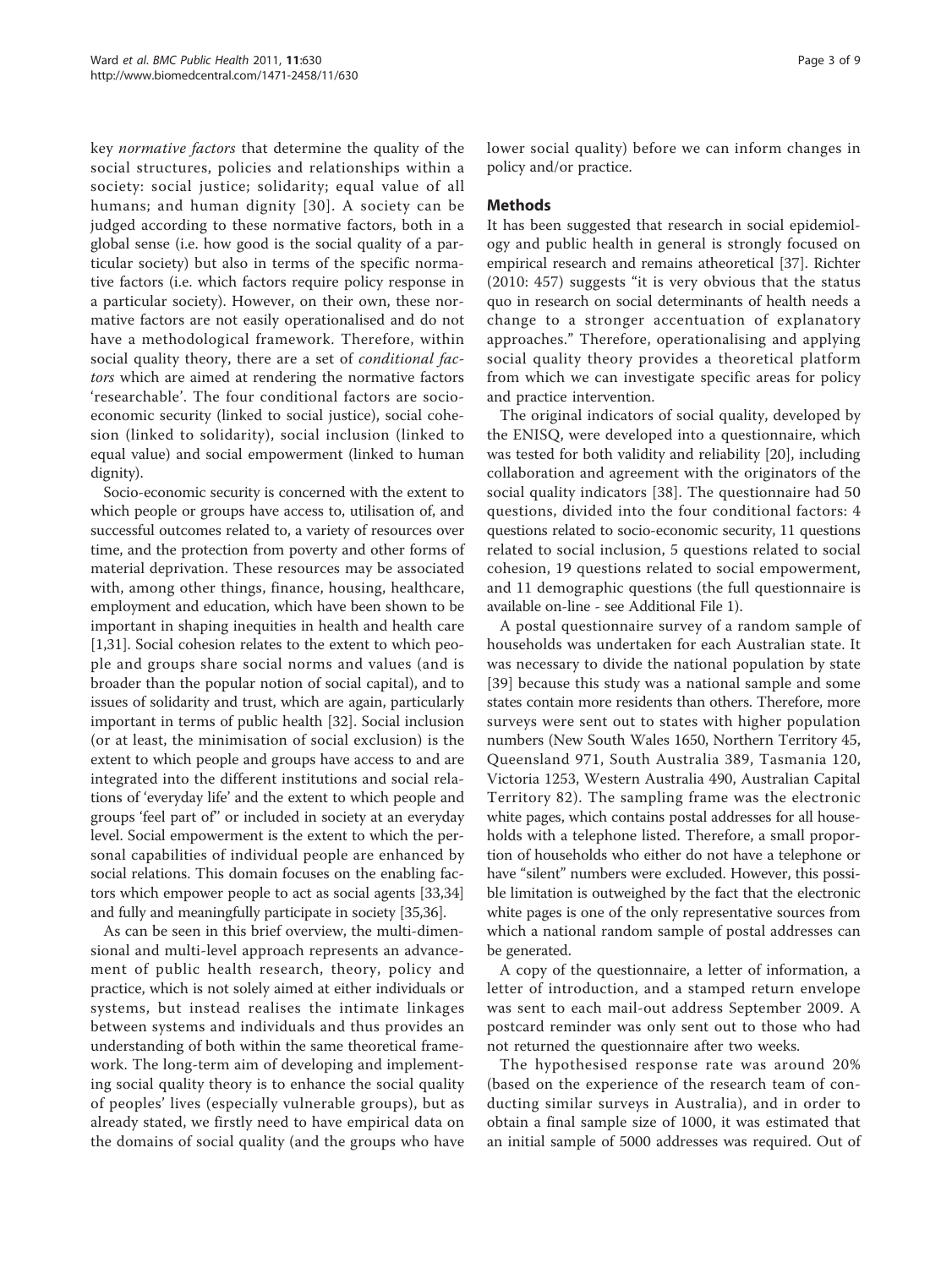the 5000 surveys that were sent out, 638 were returned due to invalid addresses and 1044 were returned completed surveys. The actual response rate of 24% (1044/ 4362) was regarded as acceptable for this type of survey because of the decline in participation in survey research. Between 1986-1995, survey response rates in Australia remained consistent at around 50% [\[40\]](#page-9-0). However in the past decade, survey response rates have been declining as people become more active in protecting their privacy [[41,42\]](#page-9-0). In addition, the growth of telemarketing may have disillusioned the community and diminished the success of legitimate survey-based social science research. In the absence of a higher response rate, we have documented our efforts to increase the response rate [[40](#page-9-0)]. As noted earlier, reminders postcards were sent to non-responders to ensure as high a response rate as possible [\[43](#page-9-0)]. Nevertheless, the potential for survey non-response bias is acknowledged.

After data entry had been completed, an extra two variables were created from the postcode of the respondent. Both variables are derived from the national census. The first variable is called the Socio-Economic Indicator For Areas (or SEIFA) and provides a score for the level of socio-economic deprivation or affluence of the area. The second variable is called Accessibility and Remoteness Indicator for Areas (or ARIA) which provides a score for the distance of the postcode from major service centres. Both of these variables were thought to be potentially important when analysing differences in social quality.

Initially, descriptive analyses were undertaken in order to explore overall levels of social quality. We then performed bivariate logistic regression analyses in order to explore simple associations between a range of socio-demographic variables and the indicators of social quality. For the regression models, four questions identified by the ENISQ in 2004 [[38\]](#page-9-0) as indicators of the four domains of social quality were used as dependent variables (i.e. one variable per domain of social quality). The complete questionnaire contained many indicators of social quality that have all been shown to be valid proxies for their relevant social quality domain [[20](#page-9-0)]. All of these variables were found to have statistical significance with the listed demographic variables. For example, questions such as 'Please indicate whether you or your family have experienced any of the following negative life events in the last 12 months?', 'How much do you trust various groups of people?' were found to be associated with demographic variables; however, for the purpose of this paper we have limited our results to one variable per domain. The independent variables chosen to investigate associations between social quality and demographic variables were age, sex, SEIFA IRSD (Socio-economic Index for Areas Index of Relative Socio-economic Disadvantage), ARIA (Accessibility/Remoteness Index of Australia), employment status and income.

Bivariate analyses were conducted using Chi Squares (Cramer's V and Phi) as well as T-tests, one-way ANO-VAs, Mann-Whitney U, and Kruskal-Wallis H. Each test produced a table which was subsequently analysed for statistically significant associations. Any bivariate odds ratios with  $P < 0.25$  were then included in multivariate logistic regression analyses [\[44](#page-9-0)]. The tables presented in our result section include only the results of bivariate analyses found to have a p value of <0.25. All models were checked for collinearity and goodness of fit [[44](#page-9-0)]. During the bivariate analysis, some of the data were found to have expected cell counts less than five. As a result, many of the categories within the independent variables were collapsed in order to help the data meet the assumption. This was done by recoding the variables using SPSS. Data that could not be collapsed to help meet the assumption have not been included in the results section.

This study was given ethical clearance by the Social and Behavioural Research Ethics Committee at Flinders University.

The following section provides statistical description and analysis of the data. One survey question is presented to investigate each of the four domains of social quality. The sample questions used to investigate each of the four domains were chosen because each question has been identified as an valid and reliable indicator of one of the four domains by the ENISQ in 2004 [[38\]](#page-9-0).

## Results

This section of the paper provides statistical description and analysis of the data, focussing specifically on the four conditional factors within the social quality theory, namely socio-economic security, social cohesion, social inclusion and social empowerment. One multivariate regression model is presented for each of the four domains as a means of introducing the practical application of social quality theory. Each of the four models includes one social quality variable (social inclusion, social cohesion etc.) as the dependent variable with the socio-demographic variables (sex, age, income etc.) as independent variables.

#### Socio-economic security

There were a number of variables that related to socioeconomic security within the dataset, but for the purpose of this paper, we have just used one variable. The question used to measure socio-economic security in the survey is outlined below:

During the past year, did you

- 1. Save money
- 2. Just get by
- 3. Spent some savings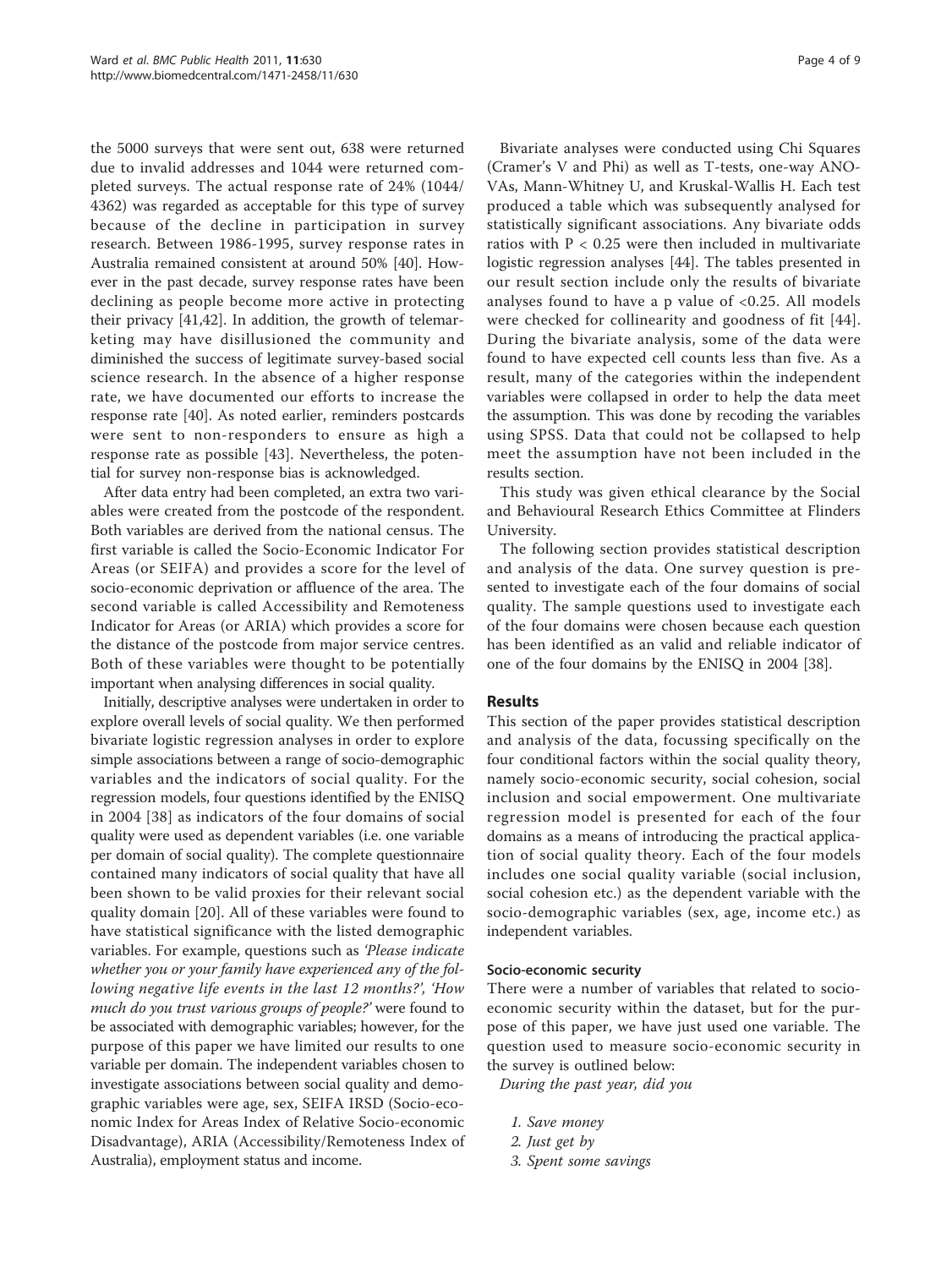## 4. Spent savings and borrowed money

In terms of saving or spending money, Table 1 shows a multivariate analysis of the data. Overall, over two thirds of the sample managed to save money or 'just get by', with only one third having to spend savings and/or borrow money. The variable was recoded into two categories, those that just get by or better (68.7%) and those that spent savings or spent and borrow money (31.3%). Univariate odds ratios examined the relationship between those who spent savings or spent and borrowed money and demographic characteristics (age, sex, marital status, work status, income, SEIFA and ARIA), and those with  $P < 0.25$  were entered into a multivariate analysis (Table 1). As can be seen, the only variable left in the model was 'employment status', with retired people being twice as likely than people working to have spent money rather than saved. This highlights the reduced socio-economic security of retired people compared to those working.

## Social Cohesion

The variable chosen to examine social cohesion was:

For each of the following organisations, please indicate your membership status

- 1. Church or religious organisation
- 2. Sport or recreational organisation
- 3. Art, music, educational, or cultural organisation
- 4. Other community based organisation

In terms of membership of organisations, 26% were members of church organisations, 41% were members of sporting organisations, 22% were members of art/cultural organisations and 36% were members of community based organisations.

The variable was then recoded into two categories, those who were a member of at least one organisation (71.0%) and those who were not a member (29.0%). Univariate odds ratios examined the relationship between those who were a member and demographic characteristics (age, sex,

Table 1 Multivariate odds ratios of demographic factors associated with those who spent money (Socio-economic Security)

|                                                             | ΟR               | p value |
|-------------------------------------------------------------|------------------|---------|
| <b>Employment status</b>                                    |                  |         |
| Work full time or self employed                             | 1.00             |         |
| Work part time                                              | 1.19 (0.78-1.80) | 0.426   |
| Work without pay, unemployed, student,<br>disability, other | 1.58 (0.98-2.55) | 0.063   |
| Retired                                                     | 2.19 (1.58-3.03) | < 0.001 |
| Household duties                                            | 1.39 (0.73-2.67) | 0321    |

marital status, work status, income, SEIFA IRSD and ARIA), and the multivariate analysis is presented in Table 2.

Table 2 shows people aged over 75 being 5 times more likely to be members of organisations than people aged 18-34 years. Additionally, as income decreases, respondent's level of membership with organisations also decreases. People earning up to \$45000 are less than half as likely as those earning over \$105000 to be members of organisations. Also, people who work parttime are more likely to be members of organisations than people who work full-time.

## Social Inclusion

Social inclusion deals with an individual's accessibility to institutions and the degree of social integration that the individual attains to [[45\]](#page-9-0). The variable chosen to examine social cohesion was:

During the past 12 months, have you ever experienced discrimination against you due to any of the following reasons?

- 1. Physical/mental disability
- 2.  $A$ ge
- 3. Sexual harassment
- 4 Gender
- 5. Nationality
- 6. Physical appearance

## Table 2 Multivariate odds ratios of demographic factors associated with membership of organisation(s) (Social Cohesion)

|                                                             | OR                  | p value |
|-------------------------------------------------------------|---------------------|---------|
| Age                                                         |                     |         |
| 18-34 years                                                 | 1.00                |         |
| 35-44 years                                                 | 2.00 (1.11-3.62)    | 0.022   |
| 45-54 years                                                 | 1.60 (0.94-2.72)    | 0.086   |
| 55-64 years                                                 | 3.08 (1.72-5.53)    | < 0.001 |
| 65-74 years                                                 | 4.90 (2.32-10.37)   | < 0.001 |
| 75 years and over                                           | 5.18 (2.09-12.82)   | < 0.001 |
| Income (financial year)                                     |                     |         |
| \$105000-\$150000+                                          | 1.00                |         |
| \$45000-\$104999                                            | $0.59(0.39 - 0.88)$ | 0.011   |
| -\$44999                                                    | $0.40(0.25 - 0.64)$ | < 0.001 |
| <b>Employment status</b>                                    |                     |         |
| Work full time or self employed                             | 1.00                |         |
| Work part time                                              | 1.84 (1.14-2.97)    | 0.013   |
| Work without pay, unemployed, student,<br>disability, other | $1.74(0.96 - 3.17)$ | 0.069   |
| Retired                                                     | 1.49 (0.82-2.71)    | 0.195   |
| Household duties                                            | 1.51 (0.72-3.16)    | 0.278   |
|                                                             |                     |         |

Model stable, Hosmer and Lemeshow, Chi square 4.78,  $p = 0.783$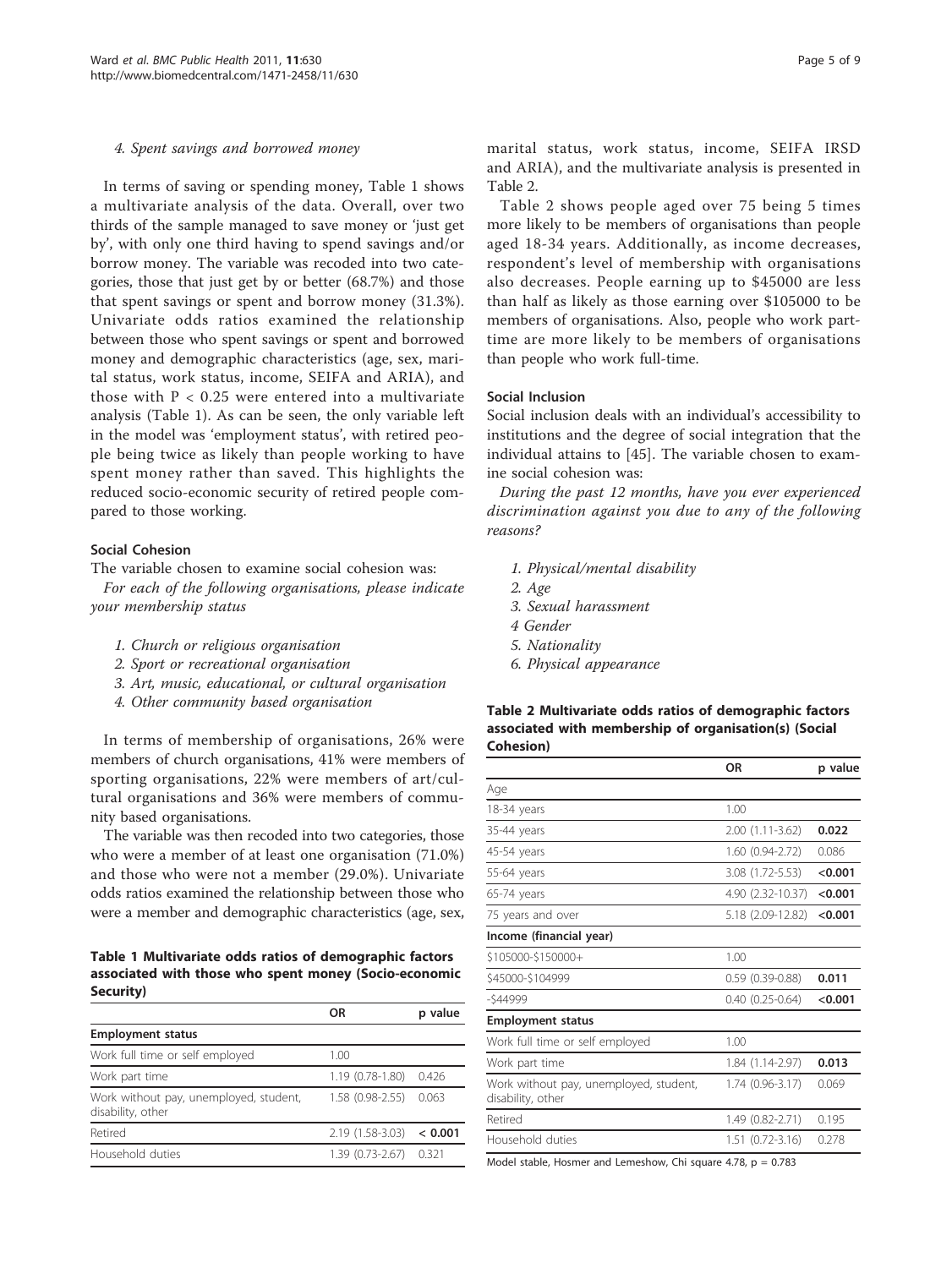7. Ethnic background 8. Criminal record 9. Religion 10. Other

The proportion of respondents who had experienced discrimination varied: 4% experienced disability discrimination, 14% age discrimination, 2% sexual discrimination, 7% gender discrimination, 4% nationality discrimination, 6% physical appearance discrimination, 3% ethnic background discrimination, 1% criminal record discrimination, 2% religious discrimination, and 4% other discrimination. The variable was then recoded into two categories, those who had experienced discrimination (23.9%) (excluding the 'other' responses due to the large number of missing) and those who had not experienced discrimination (76.1%). Univariate odds ratios then examined the relationship between those who experienced discrimination and demographic characteristics (age, sex, marital status, work status, income, SEIFA IRSD and ARIA). The multivariate analysis is presented in Table 3.

Table 3 shows that women are more likely to experience discrimination than men. In addition, people in the lowest income bracket and people living in areas identified as disadvantaged are most likely to be discriminated

## Table 3 Multivariate odds ratios of demographic factors associated with those who experienced discrimination (Social Inclusion)

|                         | <b>OR</b>              | p value |
|-------------------------|------------------------|---------|
| Sex                     |                        |         |
| Male                    | 1.00                   | 0.022   |
| Female                  | 1.53 (1.06-2.12)       |         |
| Age                     |                        |         |
| 18-34 years             | 1.00                   |         |
| 35-44 years             | 1.16 (0.62-2.17)       | 0.651   |
| 45-54 years             | $0.64$ $(0.35 - 2.17)$ | 0.141   |
| 55-64 years             | $0.54(0.29-1.03)$      | 0.060   |
| 65-74 years             | $0.54$ $(0.28 - 1.08)$ | 0.080   |
| 75 years and over       | $0.43$ $(0.19 - 0.98)$ | 0.044   |
| Income (financial year) |                        |         |
| \$105000-\$150000+      | 1.00                   |         |
| \$45000-\$104999        | 1.09 (0.69-1.71)       | 0.716   |
| $-544999$               | 1.71 (1.04-2.81)       | 0.034   |
| <b>SEIFA IRSD</b>       |                        |         |
| Lowest quintile         | 1.00                   |         |
| Low quintile            | $0.93$ $(0.54 - 1.59)$ | 0.782   |
| Middle quintile         | $0.81$ $(0.47 - 1.41)$ | 0.453   |
| High quintile           | $0.45(0.25-0.81)$      | 0.008   |
| Highest quintile        | $0.86$ $(0.49 - 1.48)$ | 0.575   |

Model stable, Hosmer and Lemeshow, Chi square 2.22,  $p = 0.974$ 

against. However, older people are less likely to experience discrimination than younger people.

In interpreting the data in Table 3, we need to be cognisant of the 'blunt' nature of the question on discrimination. For example, the age related finding could potentially be an effect that some older people may be less likely to perceive the same behaviour as discriminatory as when they were younger.

#### Social Empowerment

The variable chosen to examine social empowerment was:

Have you or would you participate in any of the political actions listed below?

- 1. Petition
- 2. Boycotts
- 3. Protests
- 4. Strikes
- 5. Online political actions

Whilst previous validity testing found this question to be a good proxy for social empowerment, we also recognize the potential for some groups (e.g. wealthier or more powerful groups) to perceive little need to engage in the political actions listed in this question, even though they are highly socially empowered.

In terms of political actions, 70% of people took part in petitions, 19% in boycotts, 23% in protests, 19% in strikes and 13% in online political action.

The variable was then recoded into two categories, those who had participated in a political action (74.1%) and those who had not (25.9%). Univariate odds ratios then examined the relationship between those who participated in a political action and demographic characteristics (age, sex, marital status, work status, income, SEIFA IRSD and ARIA). The multivariate analysis is presented in Table [4.](#page-7-0)

Table [4](#page-7-0) shows that increasing age was associated with increased political action (until age 75 and over). People on the lowest income level were less likely to get involved in political action although people living in outer regional areas are more likely than people living in major cities to get involved in political actions.

In summary, the findings outlined by the above questions suggest that retired respondents have lower socioeconomic security, and women and respondents of lower income have lower social inclusion. However, the findings also suggest lower social quality for disadvantaged individuals who scored poorly in social cohesion, social empowerment and social inclusion. This snapshot of social quality in Australia identifies the gravity of the lack of social quality for poor people, the financial security for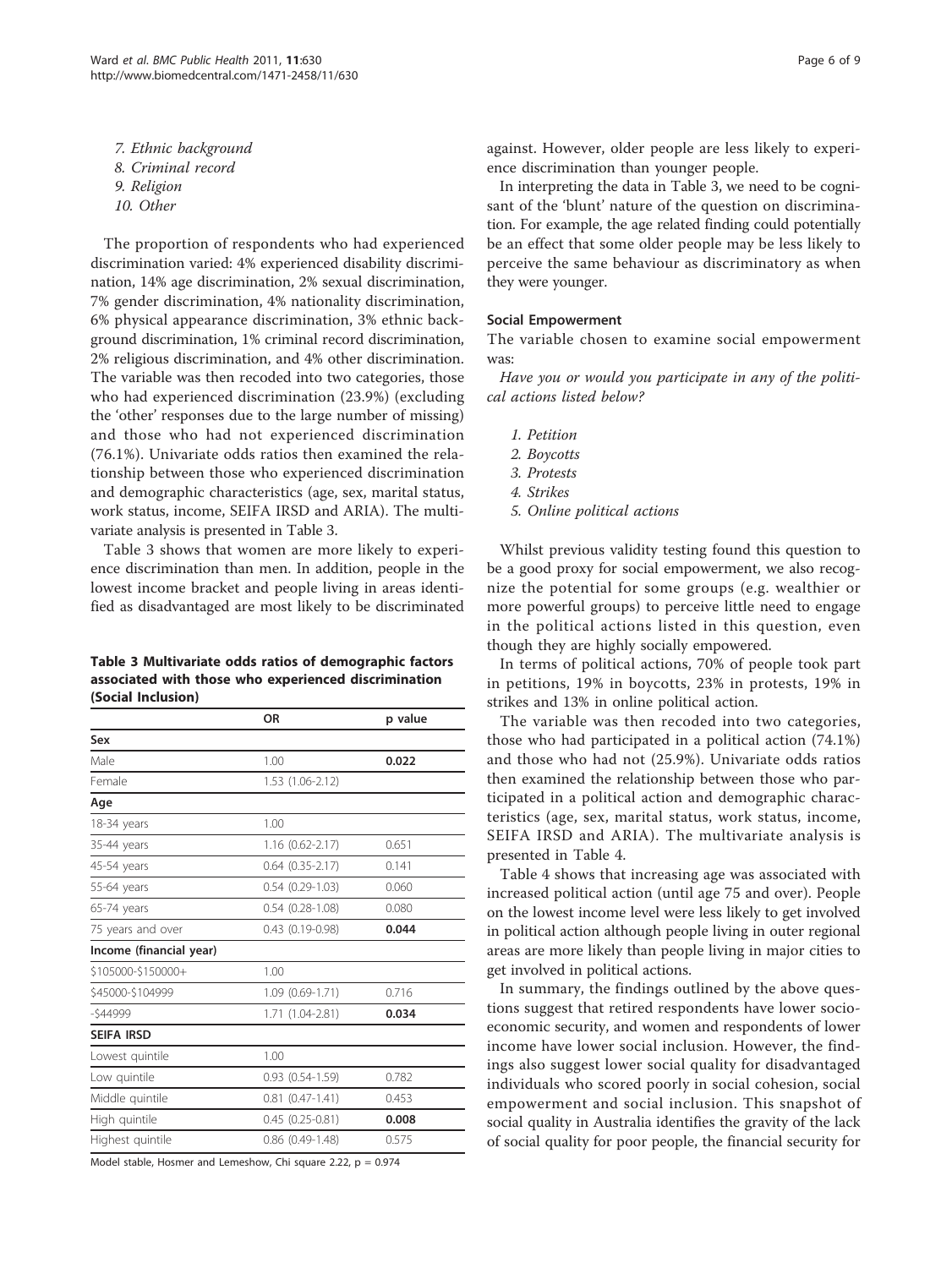<span id="page-7-0"></span>Table 4 Multivariate odds ratios of demographic factors associated with participation in political action (Social Empowerment)

|                         | <b>OR</b>         | P value |
|-------------------------|-------------------|---------|
| Age                     |                   |         |
| 18-34 years             | 1.00              |         |
| 35-44 years             | 1.60 (0.87-2.94)  | 0.132   |
| 45-54 years             | 2.20 (1.25-3.90)  | 0.007   |
| 55-64 years             | 2.00 (1.13-3.55)  | 0.018   |
| 65-74 years             | 2.16 (1.18-3.97)  | 0.013   |
| 75 years and over       | 1.21 (0.61-2.39)  | 0.581   |
| Income (financial year) |                   |         |
| \$105000-\$150000+      | 1.00              |         |
| \$45000-\$104999        | $0.79(0.51-1.21)$ | 0.274   |
| -\$44999                | $0.56(0.36-0.89)$ | 0.014   |
| ARIA                    |                   |         |
| Major cities            | 1.00              |         |
| Inner regional          | 1.43 (0.54-1.59)  | 0.080   |
| Outer regional          | 1.73 (0.47-1.41)  | 0.039   |
| Remote and Very Remote  | 1.47 (0.52-4.14)  | 0.464   |

Model stable, Hosmer and Lemeshow, Chi square 6.16,  $p = 0.62$ 

older people, and the discrimination experienced by women.

## **Discussion**

For well over twenty years policy makers, health and social reformers in Australia have advocated the practical sense of an integrated approach in policy making and service delivery; to move from 'silos to a system', towards 'whole of government approaches', and 'health in all' [[46-48\]](#page-9-0). However, an unsettled question remains how this best is done. Our purpose in this paper has been to demonstrate the practical utility of the social quality approach as a means to guide the development of policies, practices and systems in accord with this objective. This utility is argued from the basis of social quality theory as an integrative approach that conceptualises the social as a 'whole'; it draws together theories about social inclusion, social empowerment, social cohesion and socio-economic security in a counterbalance to the hegemony of individual based quality of life measures. It is also an attempt to unify theories and analyses that on their own, concentrate on one aspect of a dynamic and fragmented health and social policy context. Legge et al (1996: 22) describe this context as "...a field of turbulent discourses; different problems, different analyses and different strategies sweeping across the policy field like storm clouds under time lapse photography" [\[49](#page-9-0)].

Social quality theory aims to move beyond partial understandings of social problems informed by single disciplinary knowledge, and partial explanations afforded by theories that examine only one area of social life. On the basis of the data reported upon in this paper we contend social quality is useful because of this emphasis on a total or integrated picture. The picture developed in this paper, using the four conditional factors of social quality, is that the social quality of life in Australia is high across the four domains. Socio-economic security is high (except for the third of people who spent savings and/or borrowed money), social cohesion is fairly high (relatively high levels of membership of organisations), social inclusion is high (low levels of perceived discrimination) and social empowerment is fairly high (generally high levels of participation in political actions).

However social quality theory, in drawing together individual measures, does more than provide a holistic picture. It develops a picture of systematic differences in social quality between population groups at a point in time. As seen in this paper, notwithstanding the relatively positive picture of social quality in Australia, there were systematic differences in social quality between population groups. This was most pronounced for people on lower incomes (less than \$45000) who were more likely to have spent their savings (lower socio-economic security), had lower levels of membership of organisations (lower social cohesion), experienced higher levels of discrimination (lower social inclusion), and were involved in less political action (lower social empowerment). On all four domains of social quality, people with lower incomes were disadvantaged and may therefore be seen as having generally lower social quality than people on higher incomes. The picture identified higher social quality in older respondents. Older respondents had higher levels of membership of organisations and were more likely to trust (high social cohesion), experienced lower levels of discrimination (high social inclusion) and engaged in more political action (higher social empowerment) than younger respondents. The findings regarding higher levels of membership may be explained by older respondents being more likely to be retired or working parttime and thus, having more opportunity to be members of organisations. The findings also identified lower social quality for older people in respect to financial security. This may be indicative of the fact that older individuals are likely to be living off of pensions and/or retirement plans and are thus, less likely to be saving which does not necessarily indicate poor social quality. However, this finding remains an important consideration in view of the estimations of population numbers who will be over 65 years by the year 2040 and that life expectancy is lengthening. In terms of gender, women experience more discrimination (lower social inclusion) than men. This may reflect lower social inclusion in women but may also be interpreted from the perspective that women and men may differ in their assessment of discriminatory acts.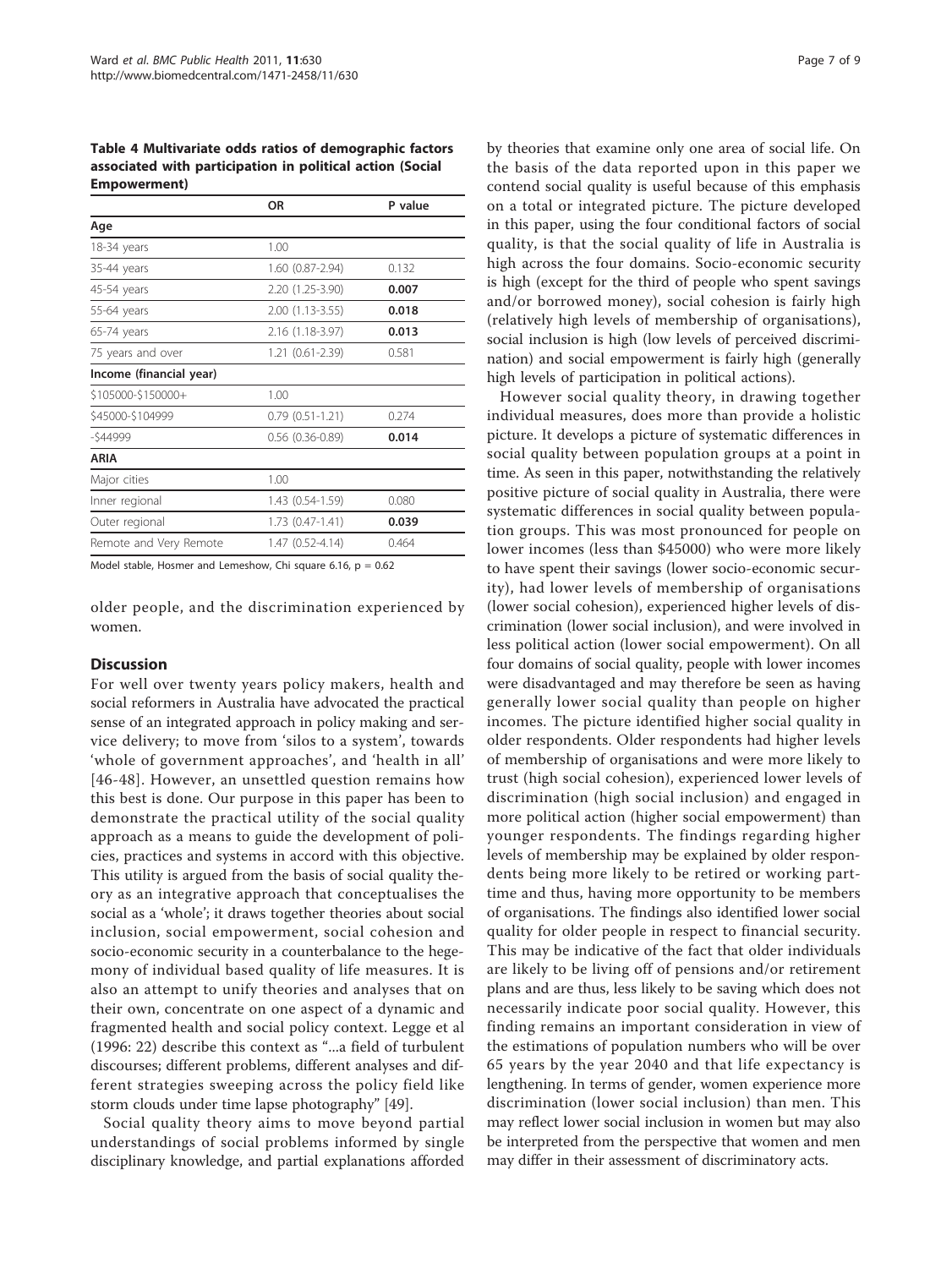<span id="page-8-0"></span>The difference here between the social quality findings and those from research in the individual research areas (i.e. social cohesion, social inclusion) is that in this study the findings about social cohesion, social empowerment, social inclusion and socio-economic security are pulled together empirically which makes it more amenable to policy changes and action. Our findings highlight areas of lower social quality but in providing a snapshot of the findings, we acknowledge that a more comprehensive presentation of our survey results will lead to more generalisable results regarding areas of high and low social quality. Nonetheless, it is not easy to ignore the gravity of the lack of social quality for poor people, the long term implications of low financial security for older people, or the discrimination experienced by women. Our initial approach to operationalising social quality theory emphasises social solidarity as a policy principle and data analyses may be viewed through a socio-political lens.

In addition there is further practical utility for policy makers derived from value of an integrative perspective on social quality in a context of hyper-fragmentation in the Australian social welfare system. The Australian social policy system has always been a mixed welfare economy [\[50](#page-9-0)] but this system is now much more complex and boundaries between sectors further blurred in what Clarke (2004) calls the 'dissolving of the public realm'; privatisation and outsourcing of services to not for profit and profit organizations, and a shift to informal care and market based health and welfare provision [[51](#page-9-0)]. For example, the Australian Bureau of Statistics reported that at the end of June 2007, there were 40,976 not-for-profit organisations in Australia, employing almost 900,000 people [[52](#page-9-0)], many of whom are in receipt of government funds. This is a marked departure from previous times when the sector was a grouping of charitable organisations. Service delivery fragmentation on the scale we see in Australia has resulted in repeated calls for tighter integration mechanisms, common language in understanding social issues and systems better organised in the interests of more efficient and effective responses to the types of social health issues alluded to from the data in this paper. Social quality theory may well offer such integrative utility.

## Conclusions

Social quality theory is an innovative and beneficial theoretical tool that warrants greater utilisation in research and policy development in social determinants of health. The findings presented in this paper provide only an example of how the survey conducted may be used to inform policy. The findings presented here are too general but provide a snapshot of the utility of the tool for policy development. This paper is a first attempt to demonstrate the operationalisation of social quality theory and how data outcomes may be used to inform policy. Statistical analyses revealed that people on lower incomes (less that \$45000) had lower socio-economic security, lower levels of membership of organisations (lower social cohesion), experienced higher levels of discrimination and were involved in less political action (lower social inclusion) and had lower social empowerment. The findings were more mixed in terms of age, with people over 65 years experiencing lower socio-economic security, but having higher levels of social cohesion, experiencing lower levels of discrimination (high social inclusion) and engaging in more political action (higher social empowerment). In terms of gender, women had higher social cohesion than men, although also experienced more discrimination (lower social inclusion).

As demonstrated in this paper, the social quality approach keeps the social analytical lens wide, both in how the social is conceived and related, and in how social and health policy responses are formulated. In addition, it may be used to measure the outcomes of policy and political interventions over time through repeated measurement within a given population. We suggest that whilst we know the potential impact of policy on health in terms of the social and structural determinants, we need a way of measuring the affects of policy on improving the condition under which health is determined. We argue that the social quality approach is a comprehensive measure of social quality (as opposed to either piecemeal approaches, or approaches based on individual quality of life measures) which may be used as such a tool for monitoring the impact of policy on health. These data may then be used as a point of comparison for future investigations into the social quality of Australians as a means of identifying the potential effectiveness of public health policy.

## Additional material

[Additional file 1: S](http://www.biomedcentral.com/content/supplementary/1471-2458-11-630-S1.PDF)ocial Quality questionnaire. This is a copy of the validated questionnaire used within the study to measure Social Quality.

#### Acknowledgements

We would like to thank members of the Asian Social Quality Network for assisting in developing the questionnaire on which this paper is based. In particular, we would like to thank Prof Jaeyeol Yee and Prof Dukjin Chang from Seoul National University, Korea for driving the development of the questionnaire. We would like to thank Dr. George Tsourtos for his contribution to this work and the two reviewers of the paper for helping us to sharpen our argument. Additionally we would like to acknowledge Flinders University for funding this research via a faculty seeding grant.

#### Author details

<sup>1</sup> Discipline of Public Health, Flinders University, Sturt Road, Bedford Park, Adelaide, 5042, Australia. <sup>2</sup>Department of Social Work and Social Planning, Flinders University, Sturt Road, Bedford Park, Adelaide, 5042, Australia. <sup>3</sup>Population Research & Outcome Studies, Discipline of Medicine, University of Adelaide, 122 Frome Street, Adelaide, 5000, Australia.